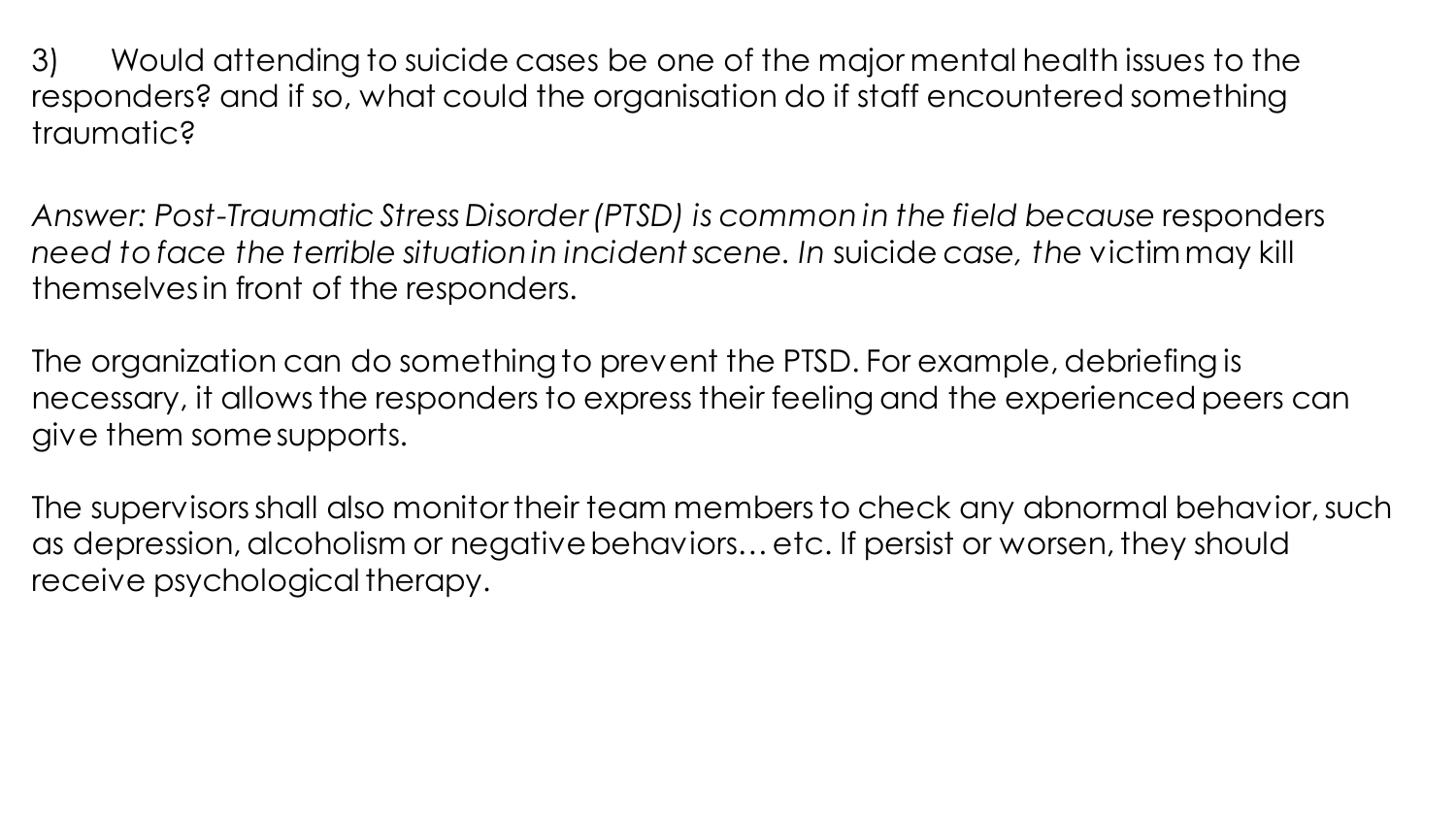6) How do you build up the rapport relationship if the rescue team members are first time working together?

*Answer: It is a good question because in complex and prolong operations, usually we need to cooperate with other stakeholders who we never meet before.* 

*Firstly, everyone are required to comply the designated chain of command, such as incident command system (ICS) and follow orders from senior management.*

*Secondly, the frontline commander and sub-leaders shall express their strong leadership and communication skills, as well as make resolute decision to gain trust with his/her members.*

*Thirdly, sub-leaders shall have open-minded to accept useful opinions from the members because they might have some good ideas to take better actions. But members shall understand that their leader have the right to make the final decision.*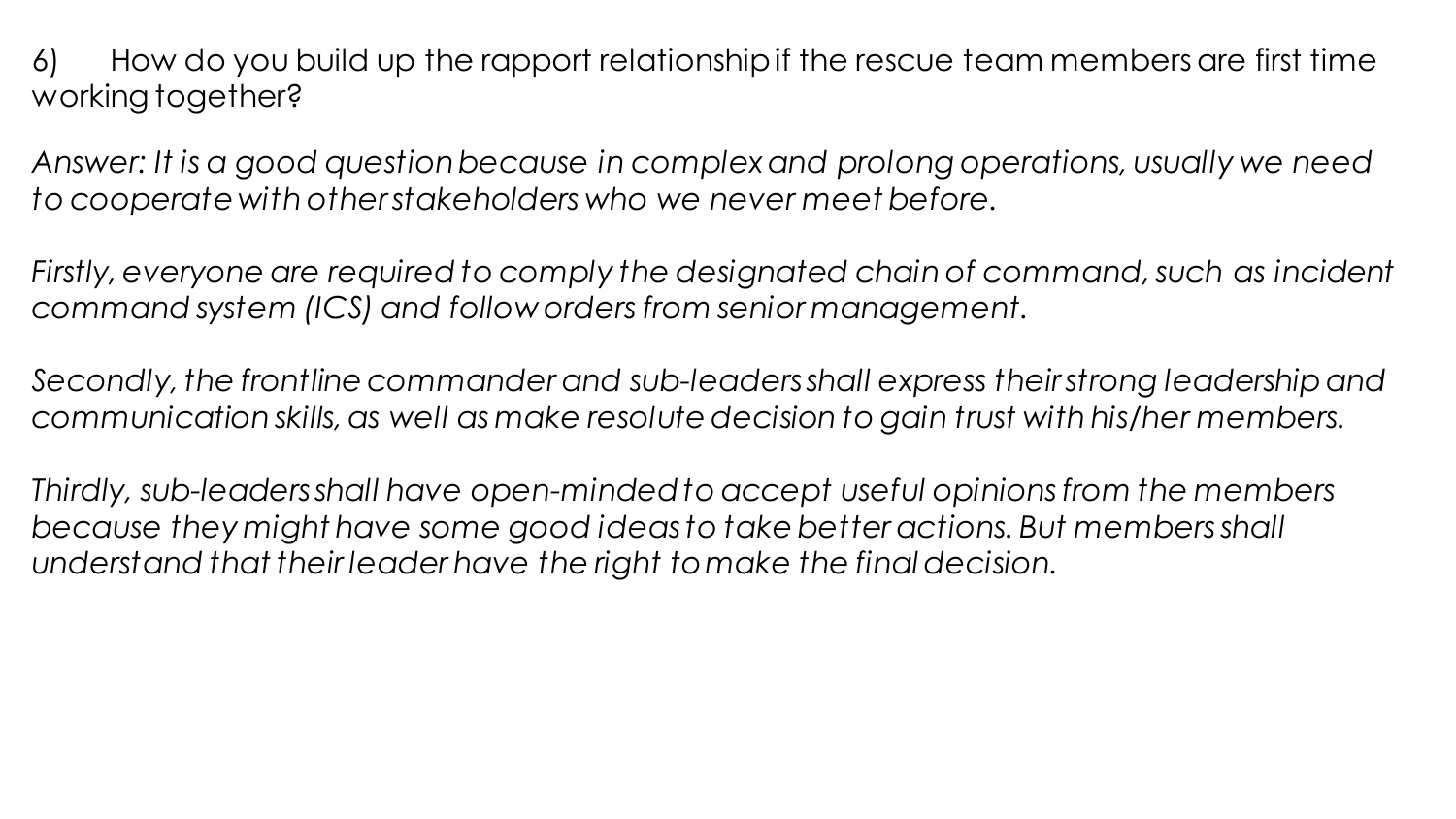7) How many hierarchy of decision to go through for working as team during a rescue operation? Any org chart can be shared according to typical rescue events?

*Answer: It depends on the scale of the incident. Different countries / agencies use their own command system. Here are some good examples:*

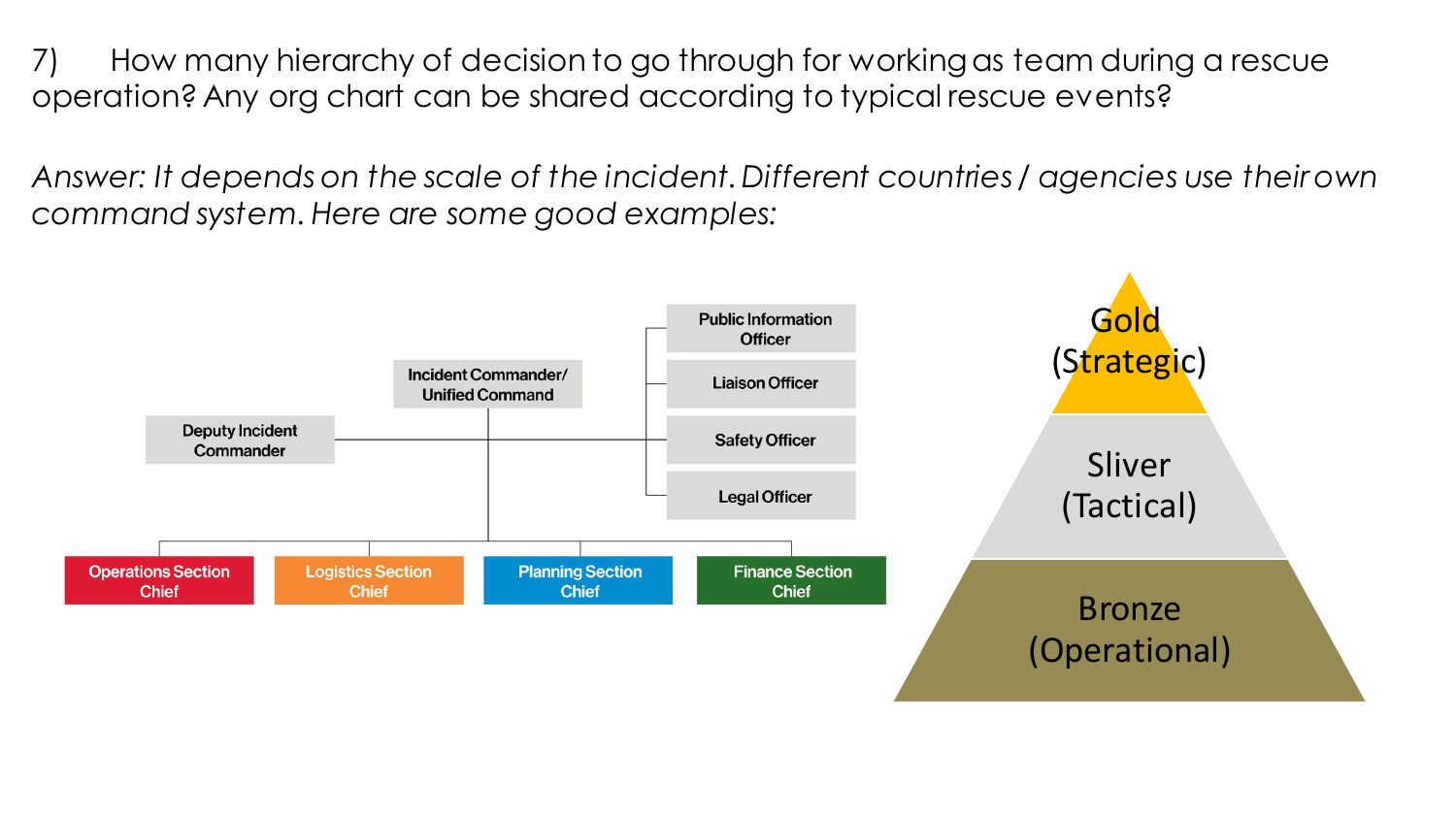8) Do rescuers have to make the difficult decision to not proceed with a rescue (which may lead to the person's fatality) as the risk is too high?

*Answer: Yes, everyone has the right to protect THEMSELVES.*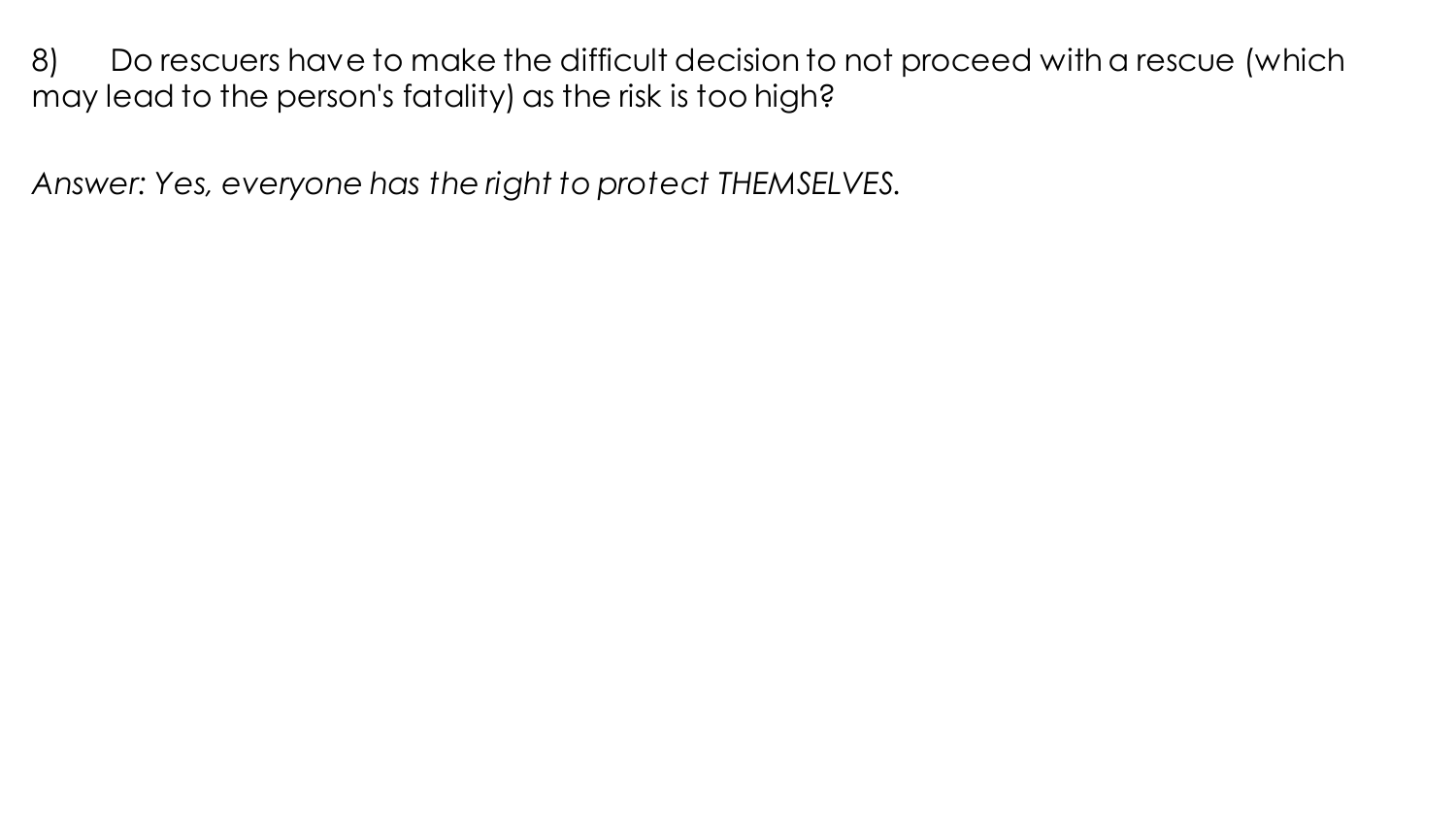9) What would be the typical dangers that we have to consider as part of our emergency rescue plan that is usually overlooked?

*Answer: Yes, normally rescuers overlook THEMSELVES and RULES in the crisis. For example, they tried to save more lives but ignoring their human limit.It easily to cause overfatigue or exhaustion, surely it also reduced their awareness as well.*

*Sometimes, they also ignore some safety rules at scene, such as entry control.*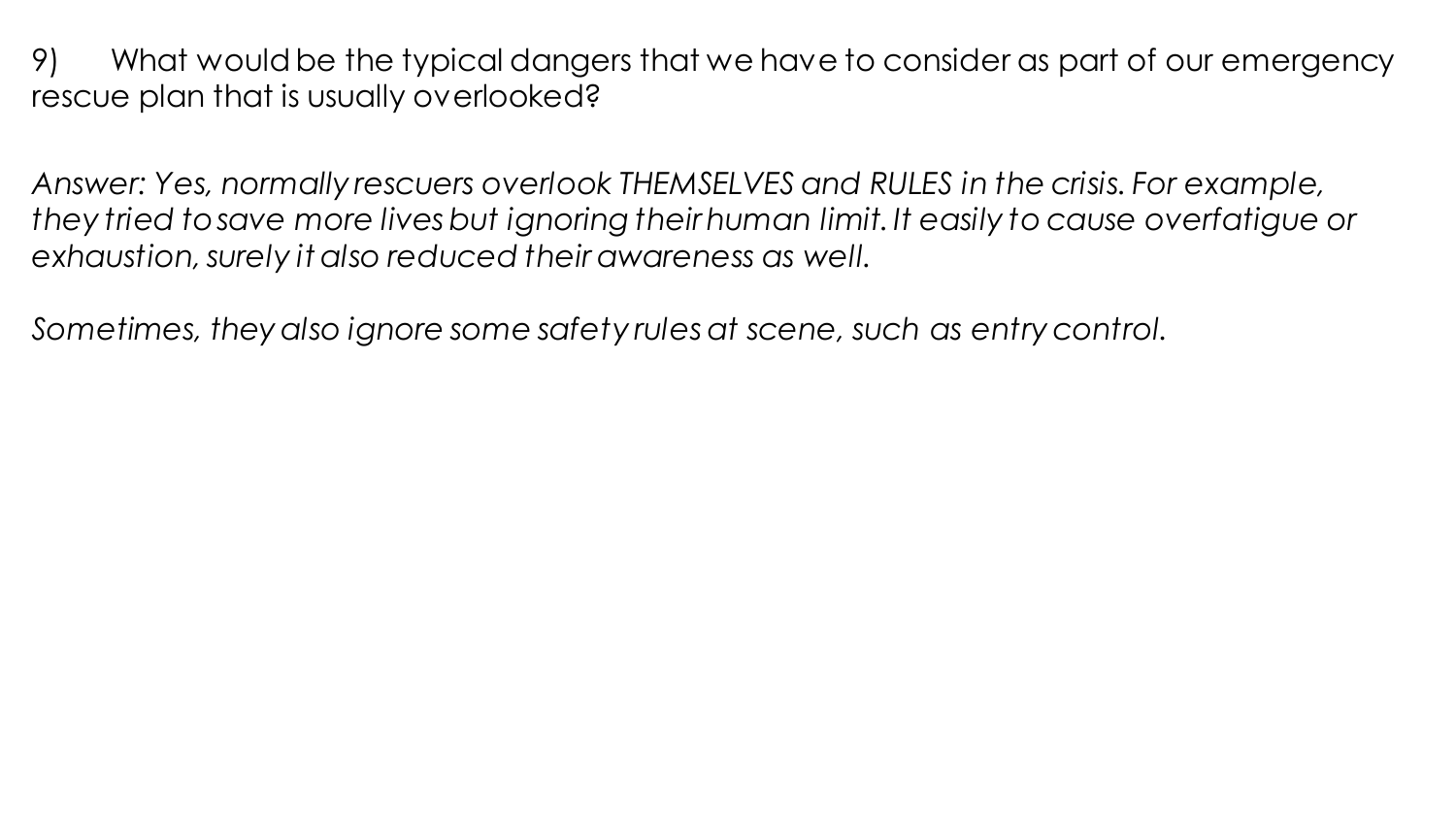10) For Chernobyl incident, first responder know that if they go in to rescue, they will received a high dose of radiation and eventually died due to overexposure. Can they decline/reject the order to go in?

*Answer: Yes, everyone has the right to protect THEMSELVES. But refer the below slides, they can make their own decision.* 

UK Health and Safety Executive: The Truly Heroic is